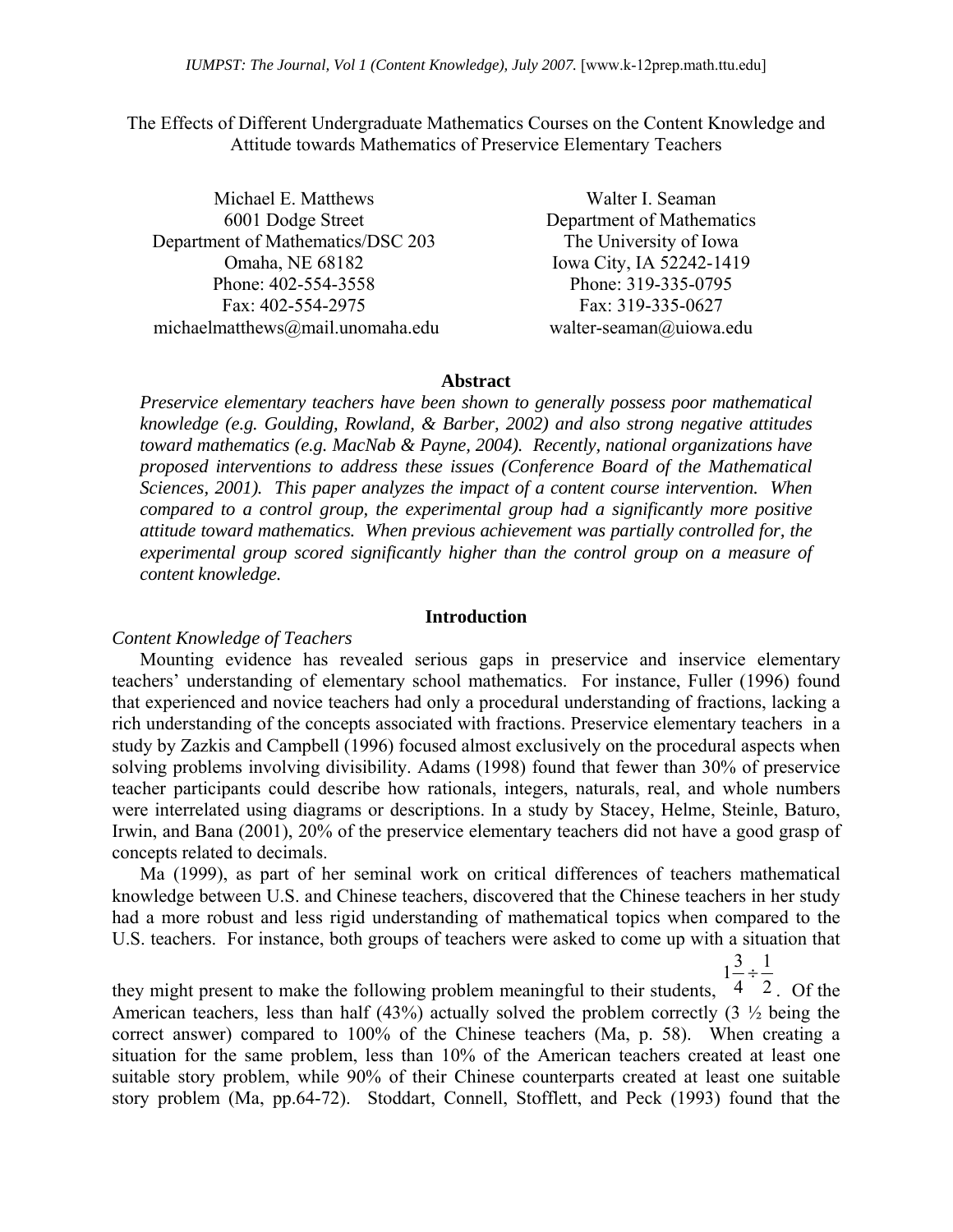preservice teachers in their study solved procedural questions involving rational numbers with accuracy between 37% and 98% depending on the problem. However, on problems involving similar content but modified to be more conceptual, the same teachers' accuracy ranged between 5% and 10% correct. For instance, when asked to multiply two decimal numbers or to compare two fractions, approximately 80% of these preservice teachers correctly solved the problem. However, when these preservice teachers were asked to arrange a list of decimals and fractions from smallest to largest, only 10% of these teachers responded correctly.

Intuition suggests and some research supports the theory that the mathematical content knowledge (MCK) of elementary teachers is related to their teaching ability and eventual student's achievement. For example, Goulding, Rowland, and Barber (2002) reported that among teachers in the United Kingdom, teaching performance has a significant correlational relationship with MCK. Rowan, Chiang, and Miller (1997) found that students whose teachers had better mathematical preparation and knowledge outperformed the students of other teachers. The effect size was quite small, in the range of .05 to .15 standard deviations. Upon analyzing interaction effects, these researchers discovered that for students of low ability the effect of the teacher mathematical preparation and knowledge was greater. Hill, Rowan, and Ball (2005) reported that teachers with better mathematical knowledge had students with better annual gains in mathematical knowledge.

### *Teachers' Attitudes toward Mathematics*

Regarding attitudes toward mathematics, much of the recent research is also associated with research on beliefs, anxiety, and efficacy towards mathematics (Beswick, 2006; Beswick & Dole, 2001; McGinnis et al., 2002; Swars, 2004). Definitions of these terms are complex and often dependent on each other. Bandalos, Yates, & Thorndike-Christ (1995) define anxiety partially in terms of attitude. Efficacy has also been shown to be related to attitude toward mathematics (Randhawa, Beamer, & Lundberg, 1993). Furthermore, attitude toward mathematics has been shown to be negatively correlated with anxiety toward mathematics (Brady & Bowd, 2005).

Research in the attitude of preservice elementary teachers has generally found that they have negative attitudes towards mathematics. MacNab and Payne (2003) reported that among preservice elementary teachers in their first undergraduate year, 46% listed the word "worried" when discussing working on mathematical tasks. Kolstad and Hughes (1994) found that 34% of the K-4 teachers in their study had strong negative attitudes toward mathematics, a significantly higher percentage than other educators.

Similar to content knowledge, anxiety, attitudes, and beliefs towards mathematics have been associate with teaching ability. For example, "poor" beliefs have been associated with rote teaching (Richardson, 1996, Beswick & Dole, 2001). Teachers identified as having high efficacy practice teaching techniques were associated with higher student achievement (Gibson & Dembo, 1984).

### *Efforts to Change Teachers' Content Knowledge and Attitude*

Previous studies have documented efforts to improve teachers' MCK and attitude toward mathematics. Some of these studies have documented the impact of methods courses. Both Quinn (1997) and Stoddart, Connell, Stofflett, and Peck (1993), analyzed the effect of a methods course that emphasized understanding both content knowledge and related pedagogy. Quinn found significant increases in MCK and attitude toward mathematics. Stoddart et al. reported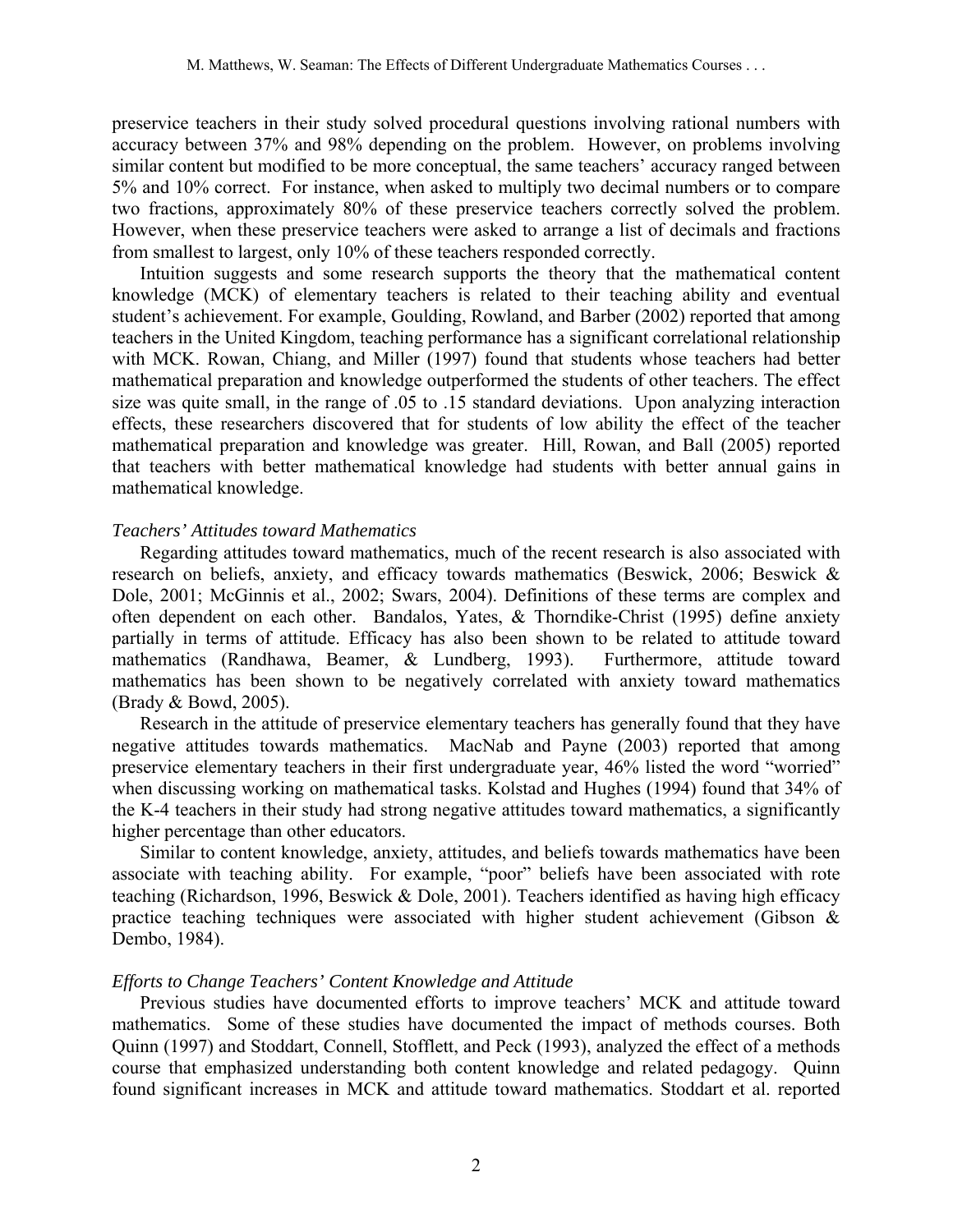descriptive statistics that indicated MCK increases. Neither study compared results to a control group. Both of these studies had a testing effect limitation because the same instrument was used for the pre and posttest data. Knight (1993) compared a similar methods course with a more traditional methods course. Using qualitative methods, Knight found that participants of the MCK-focused methods course had higher MCK and lower mathematical anxiety than participants of the more traditional course.

No previous study directly measured the effect of a mathematics content course (i.e. a course taught in a mathematics department). Mathematics content courses differ from methods courses in their scope and the potential to deeply investigate mathematical concepts. Much of the time used of a methods course is spent focusing on the procedures of teaching, (i.e. effective evaluation tools, classroom management, etc.), rather than on the mathematics. Historically, preservice teachers have taken general mathematics courses, such as statistics or college algebra, as part of their preservice preparation. Earlier this decade, national organizations concerned with teacher education have suggested that preservice elementary teachers take specialized mathematics courses instead (Conference Board of the Mathematical Sciences, 2001; Kilpatrick, Swafford, & Findell, 2001). These organizations propose that these specialized courses address the mathematics typically taught in elementary school from an advanced prospective.

Despite these guidelines, the mathematical content preparation of preservice elementary teachers still varies widely across the nation. The authors randomly chose 59 out of 1,297 higher education institutions classified at The Chronicle of Higher Education website, http://chronicle.com/, in April, 2007. The authors retrieved information about elementary education degree requirements for this sample. Eleven did not offer a degree in elementary education. Twenty-nine offered a degree and had at least one mathematics course specifically designed for preservice elementary teachers. Fourteen offered a degree but did not have this type of course, requiring a general mathematics course instead. Five were unable to be classified into the previous categories for a variety of reasons, such as insufficient course descriptions. Thus in some programs, preservice elementary teachers take only general mathematics courses, such as statistics or college algebra; in other programs, they take specialized courses designed to specifically address elementary mathematics from an advanced perspective.

Some research has focused on specialized mathematics content courses. Leapard (2000) found significant decreases in mathematical anxiety but no increases in MCK. Leonard and Joergensen (2002) used a continuous diagnostic tool, post-test data, interviews, and journals to measure the MCK increase. The results did indicate significant growth in MCK throughout the semester, with some subjects like area and perimeter problems still relatively misunderstood. Lubinski and Otto (2004) reported that preservice elementary teachers' attitudes and beliefs changed positively via the impact of a standards-based content course. Beswick (2006) found that preservice elementary teachers' attitudes and beliefs significantly changed in the expected direction via a combination of content and methods courses.

These previous studies allow some insight into improving MCK and attitudes for preservice elementary teachers. However, no previous studies exist that look at the effects of a specialized mathematics content course with a control group. This study contrasts the effects of a specialized mathematics course titled Logic of Arithmetic (LOA) as compared to the effects of more general mathematics courses on preservice elementary teachers. The specific research questions were as follows.

1. Do the LOA course and general mathematics courses differ on their impact of preservice elementary teachers' content knowledge (MCK)?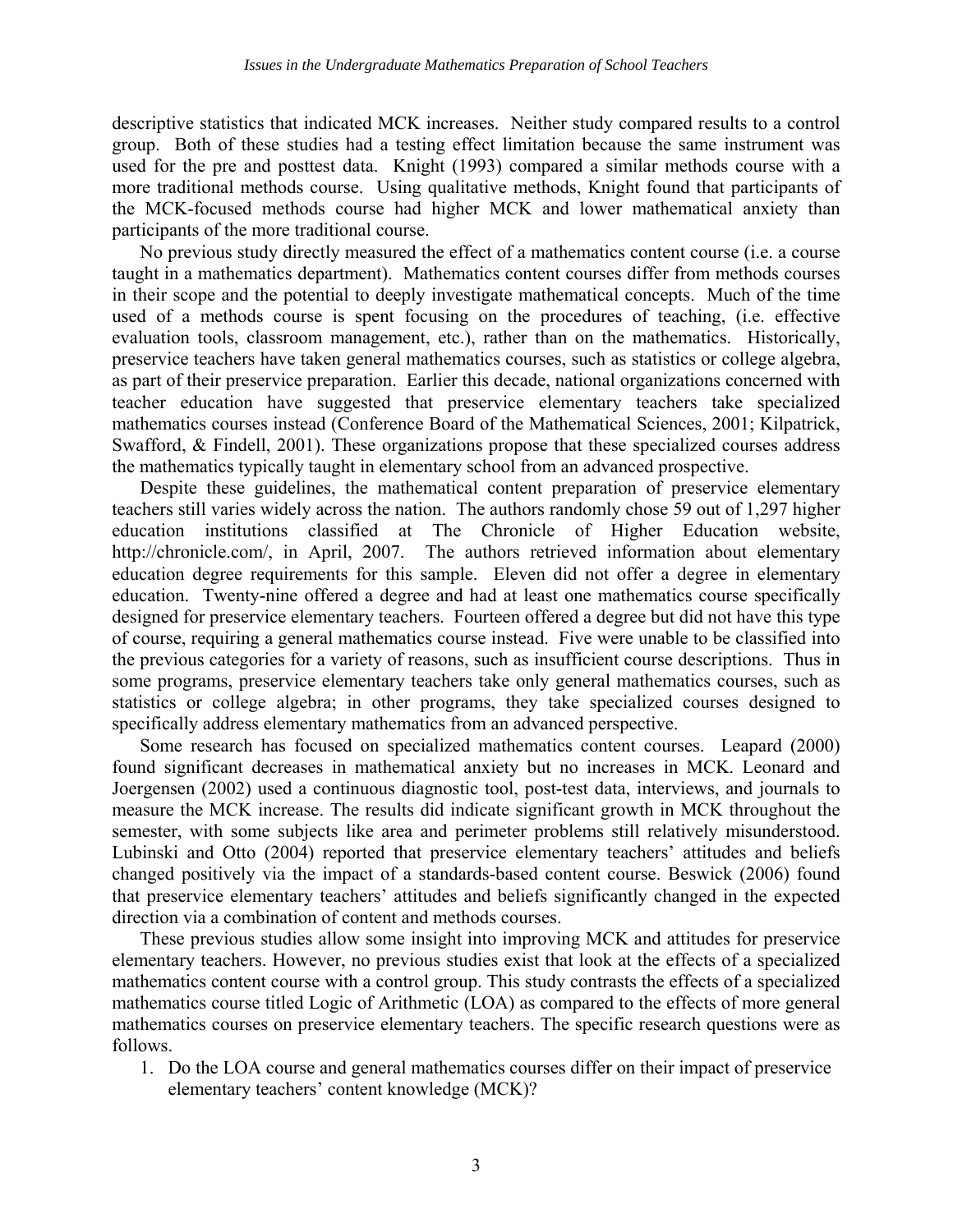- 2. Do the LOA course and general mathematics courses differ on their impact on preservice elementary teachers' attitude toward mathematics?
- 3. What general areas of MCK does this study reveal as problematic or successful for preservice elementary teachers?

# **Methodology**

#### *Participants*

The teacher, who is not one of the authors, of the fall 2005 methods course for elementary mathematics at a large Midwestern public university recruited the participants for this study. The preservice elementary teachers in the experimental group  $(n = 29)$  had taken the LOA course. The preservice elementary teachers in the control group  $(n=19)$  had taken a general mathematics course instead. Prior to the fall 2004 semester, the LOA course was unavailable. After the fall 2004 semester, preservice elementary teachers were advised to take LOA. Thus, these intact groups were not randomly selected, but were also not self-selected.

Of the participants, only one was male (control group), two were non-Caucasian (both in the experimental group), and one over the age of 23 (control group). For methods classes in elementary mathematics at this particular institution, these demographics of participants were representative of the population. The control group and experimental group did not differ significantly on any major demographic variable, with the exception of sex and ethnicity because the one male and the two non-Caucasians.

### *Description of Intervention*

The mathematics and mathematics education faculty, including the second author, at the institution where the study was conducted developed the LOA course collaboratively. The course content included an in-depth study of the number system and place value, and a variety of algorithms for operations in the natural numbers, including extending algorithms in bases besides base 10. The course developers believed that the preservice teachers' work on understanding these extensions into other bases simulated the learning processes that these preservice teachers' future students (i.e. grade school children) may undergo when learning with the natural numbers. Moreover, the study of various algorithms may help teachers aim for a conceptual base instead of just rote learning (CBMS, 2001; Graeber, 1999; NCTM, 2000). Throughout the course, student errors arising from the use of different algorithms instigated discussion and explorations (Mapolelo, 2003). Additionally, the course extended the arithmetic operations and algorithms to the positive rational numbers and integers, providing rich sources for investigations. Finally, the course covered problem solving techniques such as those suggested by G. Pâolya (1957), pattern recognition, models of natural numbers, integers, prime numbers, least common multiples, greatest common divisors, and irrationals. A lecture session was held twice a week. Smaller discussion sessions were also held twice a week enabling in-depth discussions, hands on activities, explorations, and some group work.

### *Instruments*

The Mathematical Content Knowledge for Elementary Teachers test was used to measure MCK of the participants (see Appendix A for exact items). This instrument was designed by a panel of experts, including both authors, and covered elementary-school mathematical topics. The range of possible scores is 0 to 20. Half of the test questions came from previously established tests on teachers' MCK (Quinn, 1997; Stoddart, Connell, Stofflett, & Peck, 1993;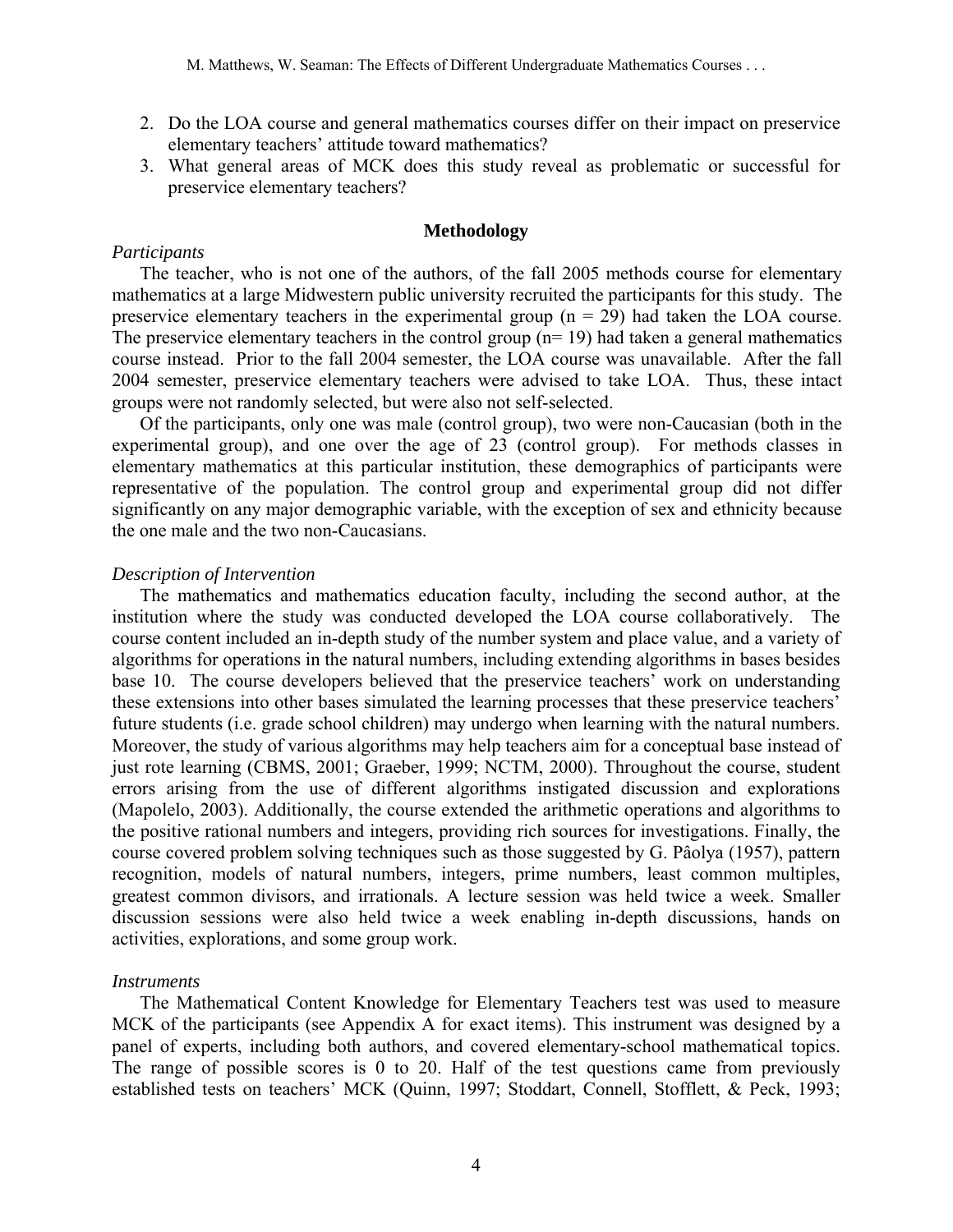White, 1986). Additional items were created to expand the content coverage of the test. The test was evaluated by a different panel of expert mathematics educators and deemed externally valid. To judge the reliability of the instrument with this population, the Cronbach alpha was calculated at  $\alpha$  = 0.80. Attitude towards mathematics was measured using the Aiken's Revised Mathematics Attitude Scale (Aiken, 1963). This instrument was chosen for its ability to measure attitude toward mathematics in college women. Aiken and Dreger (1961) report the test-retest reliability for their sample to be 0.94. Typical items on this instrument included questions asking whether mathematics was an enjoyable or dreaded subject. The specific hypotheses of this study are that there will be no differences between the experimental group and the control group on the MCK test scores and the attitude scores.

### *Procedure*

Each participant's descriptive statistics were acquired from the school's database. Furthermore, for each participant, the grade, semester taken, and credits earned of all mathematics courses taken at the university where the study took place were also obtained. The attitude survey and MCK test were both administered during the first week of the methods course, so as to minimize the impact of the method's course instruction on the results.

### *Data Analysis*

Independent sample *t*-tests were conducted to compare the two groups along the MCK and attitude variables. For the MCK variable, in order to partially control for ability differences between the experimental and control groups, a linear regression analysis was also conducted. In this analysis, the ACT comprehensive score and cumulative university g.p.a. were entered into the model first, and then the group variable (control or experimental) was added to determine if there were significant differences between groups on the MCK variable once group differences in previous achievement had been controlled. Interaction terms and quadratic relationships were also considered for inclusion into the model and reported if included. For the attitude survey, the results presented here include all participants. However, the data was also run excluding the one male participant without any major differences in the results, to address possible test bias.

**Results** 

| tains descriptive summaries of the scores on each instrument. |                                                  |               |      |                           |         |      |  |  |  |  |  |  |
|---------------------------------------------------------------|--------------------------------------------------|---------------|------|---------------------------|---------|------|--|--|--|--|--|--|
|                                                               | Table 1                                          |               |      |                           |         |      |  |  |  |  |  |  |
|                                                               | Means and Standard Deviations of Scores by Group |               |      |                           |         |      |  |  |  |  |  |  |
|                                                               |                                                  | Control Group |      | <b>Experimental Group</b> |         |      |  |  |  |  |  |  |
|                                                               | N                                                | М             | St.D | N                         | M       | St.D |  |  |  |  |  |  |
| <b>CKM</b><br>Score                                           | 19                                               | 8.58          | 2.27 | 29                        | 9.66    | 2.33 |  |  |  |  |  |  |
| Attitude<br>Score                                             | 19                                               | $-932$        | 9 74 | 29                        | $-0.15$ | 15.8 |  |  |  |  |  |  |

Table 1 contains desc

# *Content Knowledge Comparison Results*

For the content test analysis, a test for equality of variance was conducted and retained  $(F =$ 0.10,  $p > 0.10$ . The *t*-test results were not significant ( $t = -1.53$ , df = 46,  $p > 0.10$ ). In the linear regression analysis, ACT comprehensive and cumulative university g.p.a. did significantly predict MCK score  $(R^2 = .232, p < .01)$ . Adding group effect, i.e. adding the effect of taking the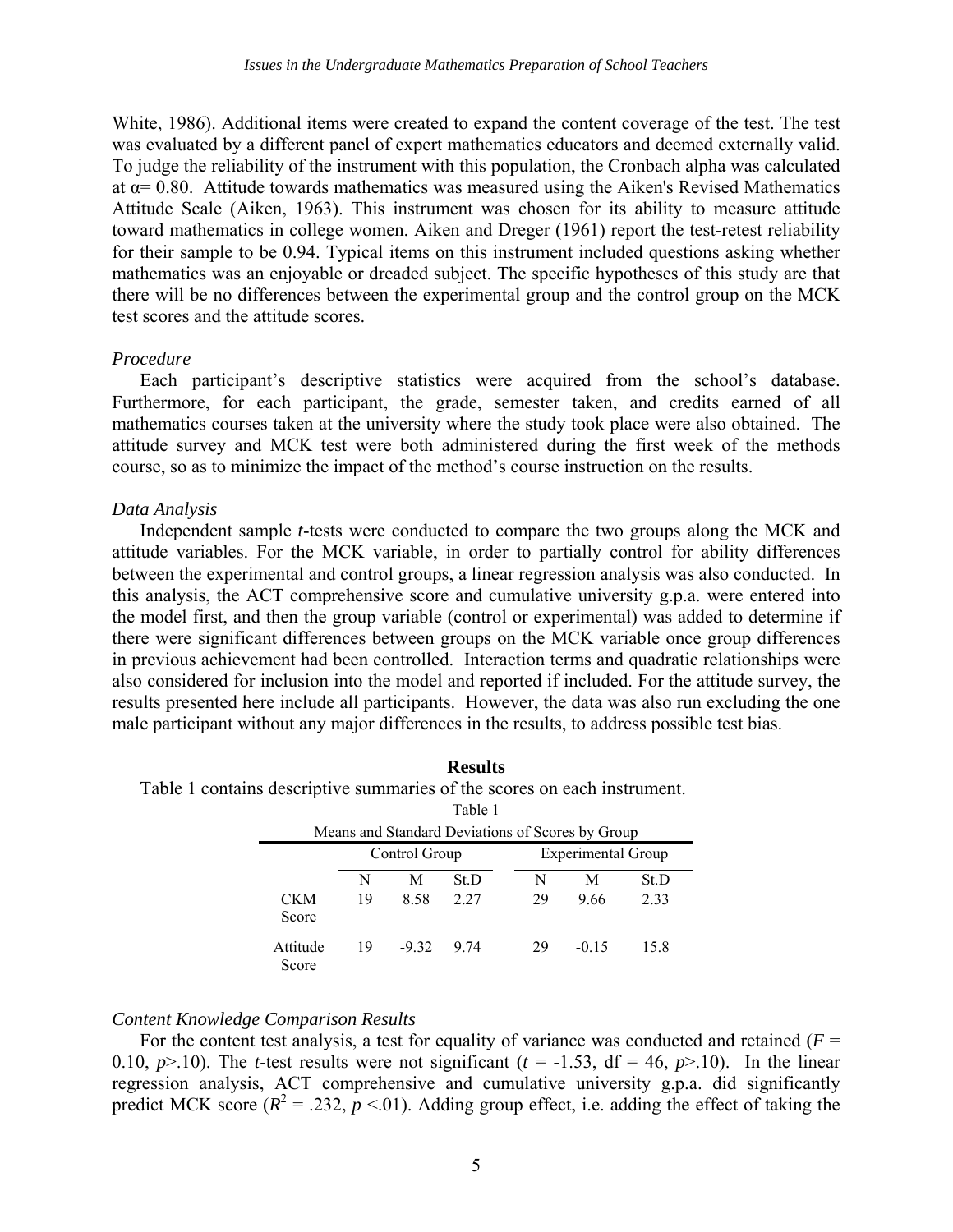| Table 2<br>Linear Regression Results on the CKM Measure |                |                                     |                                   |       |         |  |  |  |  |  |  |
|---------------------------------------------------------|----------------|-------------------------------------|-----------------------------------|-------|---------|--|--|--|--|--|--|
|                                                         |                | Unstandardized<br>Coefficients<br>B | Standardized<br>Coefficients<br>b |       |         |  |  |  |  |  |  |
| Model 1                                                 | (Constant)     | $-1.345$                            |                                   |       |         |  |  |  |  |  |  |
|                                                         | Cumulative GPA | 0.4                                 | 0.042                             | 0.329 | 0.744   |  |  |  |  |  |  |
|                                                         | ACT score      | 0.399                               | 0.508                             | 3.946 | < 0.000 |  |  |  |  |  |  |
| Model 2                                                 | (Constant)     | $-1.55$                             |                                   |       |         |  |  |  |  |  |  |
|                                                         | Cumulative GPA | 0.161                               | 0.017                             | 0.137 | 0.892   |  |  |  |  |  |  |
|                                                         | ACT score      | 0.411                               | 0.522                             | 4.195 | 0.000   |  |  |  |  |  |  |
|                                                         | Group Variable | 1.219                               | 0.257                             | 2.061 | 0.045   |  |  |  |  |  |  |

LOA course, also significantly contributed to the model ( $R^2$  change = .072,  $p \le 0.05$ ). Table 2 contains the associated beta weights and p-values for this regression analysis.

Therefore, once previous achievement was controlled, there was a significant difference between students in the control and experimental groups in average MCK.

These results only partially support the rejection of the first hypothesis because the *t*-test results were not significant. However, once previous achievement was controlled for the groups were significantly different on the MCK measure. Thus, the LOA course may have a larger impact on preservice teachers' MCK than a general mathematics course.

# *Attitude Comparison Results*

For the attitude analysis, a test for equality of variance was conducted and rejected  $(F = 4.25)$ , *p* $\le$ .05). The non-equal-variances *t*-test results were significant (*t* = -2.49, df = 45.89, *p* $\le$ .05). The effect size for this result, -0.74, is considered a moderate to large (Sprinthall, 2000). At the standard alpha level of .05, these results are similar to previous studies that have demonstrated significant increases in attitude toward mathematics with MCK interventions.

### **Discussion**

Interestingly, the variances of the two groups were significantly different. Figure 1 shows a box plot of the two groups on the attitude score. This data may imply that the LOA course had the effect of making differences in attitude toward mathematics more pronounced as compared to the control group of courses. Perhaps the exposure to elementary mathematical topics at a rigorous level has a polarizing effect that makes those who succeed at understanding like mathematics even more; while the exposure makes those who struggle with the material feel even more dislike for mathematics.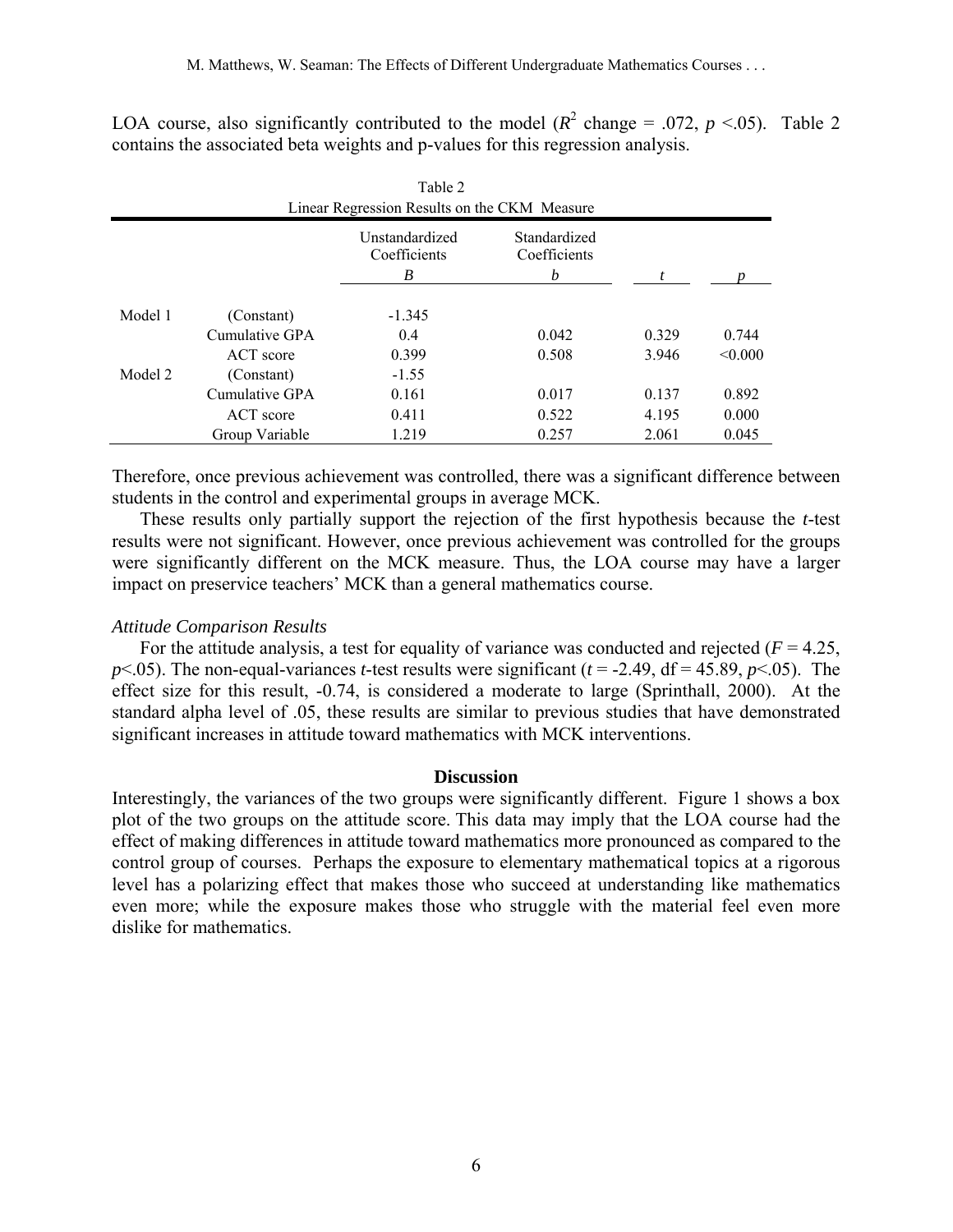

# *Item Differences between Groups*

An item by item comparison between the experimental and the control group revealed some interesting discrepancies in the average percent correct for each item. See Table 3 below.

Table 3

| Percent correct per item for the experimental and control groups |  |  |                                                                |  |  |  |  |  |  |  |  |  |  |  |  |  |  |
|------------------------------------------------------------------|--|--|----------------------------------------------------------------|--|--|--|--|--|--|--|--|--|--|--|--|--|--|
| Question<br>Number                                               |  |  | 2 3 4 5 6 7 8 9 10 11 12 13 14 15 16 17 18 19 20               |  |  |  |  |  |  |  |  |  |  |  |  |  |  |
| Control<br>Group                                                 |  |  | 95 79 95 58 74 63 32 32 21 47 21 0 74 42 26 58 16 5 5 16       |  |  |  |  |  |  |  |  |  |  |  |  |  |  |
| Experimental<br>Group                                            |  |  | $-83$ 55 100 79 62 76 31 45 17 55 38 0 72 41 66 45 28 41 17 14 |  |  |  |  |  |  |  |  |  |  |  |  |  |  |

Caution should be taken when drawing any conclusions about the significance of these comparisons. Statistical tests were not performed and were unlikely to produce any significant results, due to the necessary Bonferroni correction of 1/20 on the α-level and low sample size. However, the control group did considerably better than the experimental group on question 2, and somewhat better on questions 1, 5, and 16. Questions 1 and 2 dealt with the concept of division. The experimental group did considerably better than the control group on questions 4, 15, and 18 and somewhat better on questions 6, 8, 11, 17, and 19. Questions 15 and 19 dealt with understanding the standard U.S. algorithms for multiplication and division.

# *General Problematic Areas in Content Knowledge*

As mentioned previously, the content test was created using some items from previous studies. Discussing which items are causing difficulties for teachers in two different studies (and thus different contexts) may be useful. Table 4 indicates the percentage correct for all participants in the study on the content test, with associated percentage correct reported in other studies.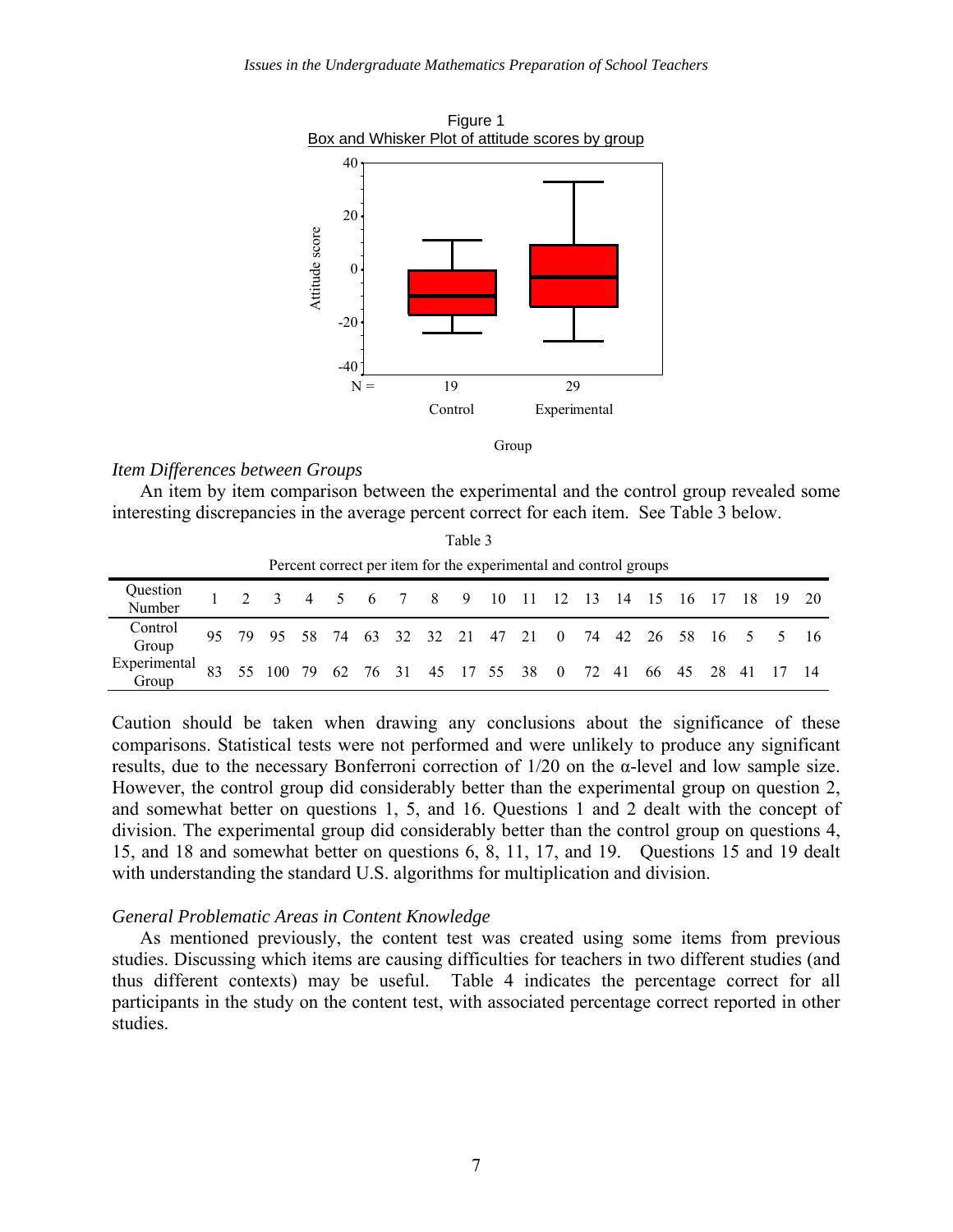| Percent correct per item from CKM test and previous studies using the item |  |  |  |  |  |  |  |  |  |  |  |  |  |                                                            |  |    |  |  |
|----------------------------------------------------------------------------|--|--|--|--|--|--|--|--|--|--|--|--|--|------------------------------------------------------------|--|----|--|--|
| Question 1 2 3 4 5 6 7 8 9 10 11 12 13 14 15 16 17 18 19 20                |  |  |  |  |  |  |  |  |  |  |  |  |  |                                                            |  |    |  |  |
| Current<br>Study                                                           |  |  |  |  |  |  |  |  |  |  |  |  |  | 87 65 98 71 67 71 31 40 19 52 31 0 73 41 50 50 23 27 13 15 |  |    |  |  |
| Previous 89 52 96 44 67 70 41<br>Study 89 52 96 44 67 70 41                |  |  |  |  |  |  |  |  |  |  |  |  |  |                                                            |  | 58 |  |  |

Table 4

The percent correct attained by participants in this study was similar to the percent correct from the prior studies (with noticeable exceptions on items 4 and 17). Preservice elementary teachers in multiple studies struggled with problems that deal with averages (like #7 or #12). This research supports previous findings of preservice elementary teachers' poor conceptual understandings of measures of central tendency (Groth & Bergner, 2006). Seemingly accessible, a correct solution to item # 12 eluded the preservice elementary teachers in multiple studies. The typical response (to add the fractions) is incorrect. The authors have observed that simple substitution of percentages makes the incorrect solution seem unreasonable and leads to a correct solution (averaging). However, using this problem to talk about reference units (i.e. "What is the whole?") leads to rich discussion. Analysis of the results on items created for this study also show some points of interest. Preservice elementary teachers in this study did poorly on problems dealing with conceptual understanding of algorithms used to solve whole number computation problems (Items 15, 19, and 20). Since the ability to understand and analyze different algorithms is necessary for excellent teaching, these results are problematic (Jacobs & Phillips, 2004).

#### *Successful Areas in Content Knowledge*

Somewhat contradictory to previous results (Ball, 1990; Ma, 1999) the participants in this study and others had moderate success (65% correct in this study) on a problem dealing with a word problem for division of fractions. Table 4 also shows that preservice elementary teachers have done reasonably well on problems dealing with understanding of division in a variety of contexts (items 1, 2, and 5) reasoning with measurement combinations (item 6), and estimation (item 3). Participants in this study also did relatively well on ordering decimals (item 13, created for this study only).

### *Limitations*

This study does have some limitations. The groups were not randomly assigned, but were rather intact groups. However, differences in achievement between the groups were partially controlled for by using regression analysis. Moreover, there was what might be termed a delay effect that was confounded with the grouping effect. The time between when the participants took their mathematics content course and the methods course was slightly longer (on average, four to six months longer) for the control group than for the experimental group. In addition, widely accepted measures of MCK were not known to the authors when the research was planned in early 2004. The instrument to measure MCK was created for this study and has not been extensively tested.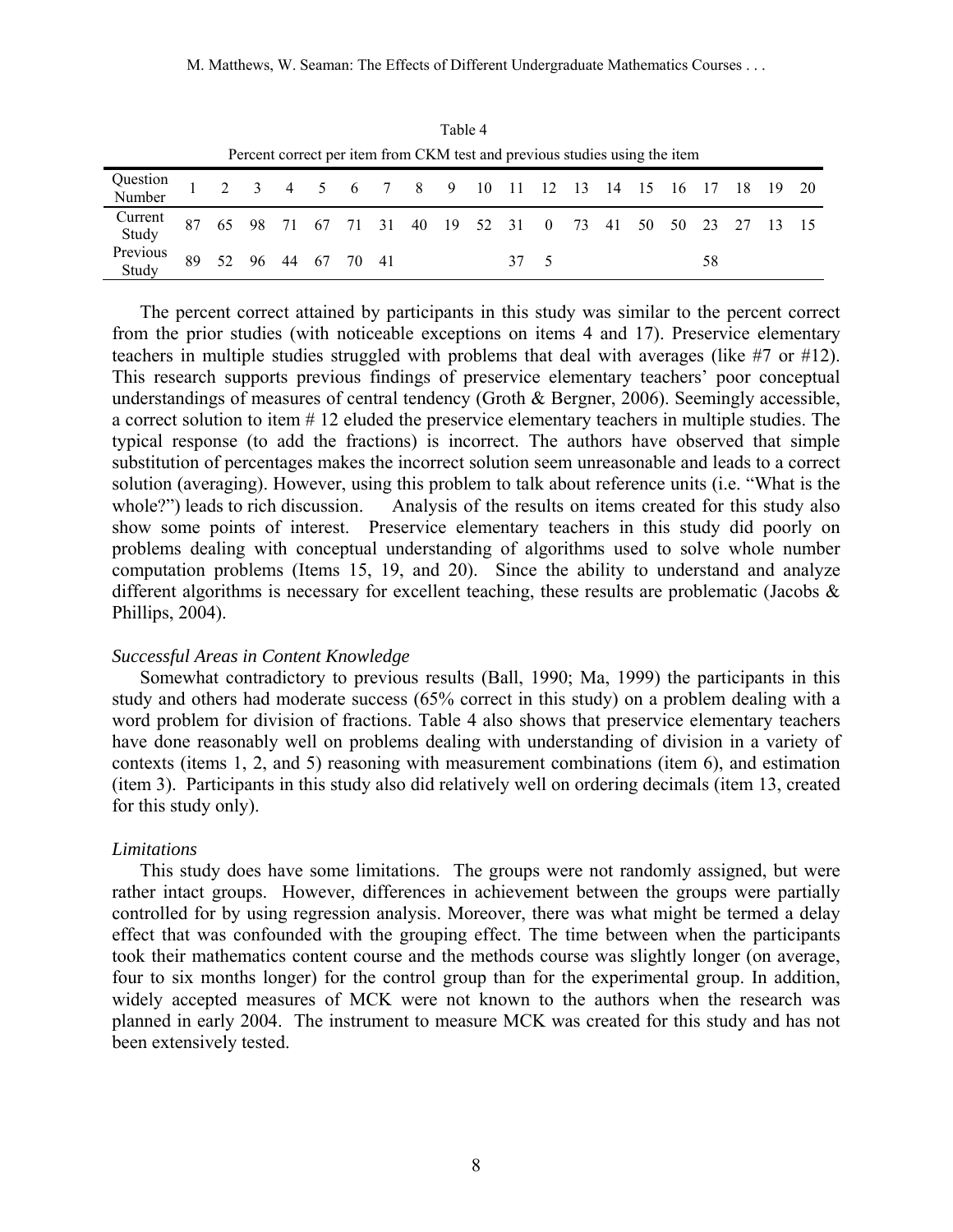#### **Conclusion**

Further research is needed in the field of preservice elementary teachers' preparation in mathematics. New measures of teacher content knowledge are available and possibly more efficient than the test used in this study (Center for Research in Mathematics and Science Teacher Development, 2006; Hill, Schilling, & Ball, 2004). Replicating this study with these new instruments would be worthwhile. Further research could look more closely at how these specialized mathematics courses affect preservice teachers' learning of the pedagogical content knowledge taught during their methods course. Furthermore, are the differences found in this study robust? Do these differences still exist at the end of the methods course or after a few years of teaching? Finally, the overall percentages correct in certain areas were troubling. For example, both the experimental and control group did poorly (<25% correct) on procedural problems dealing with fractions. Other areas that both groups did poorly on dealt with conceptual problems such as the concept of average (<35% correct), models of integers (<50% correct), and explaining portions of the standard long division algorithm  $(<60\%$  correct). Each of these areas was specifically addressed during the LOA course and future research in improving these areas would be useful.

As institutions consider their own preparation of elementary teachers, we believe that the results presented in this paper support the recommendations given by the Conference Board of Mathematical Sciences and other national organizations. Teacher preparation institutions may resist requiring a content course for teachers because of logistical, financial, and philosophical reasons. However, this research does indicate that including content courses as a requirement for preservice teachers should be given careful consideration by teacher preparation programs.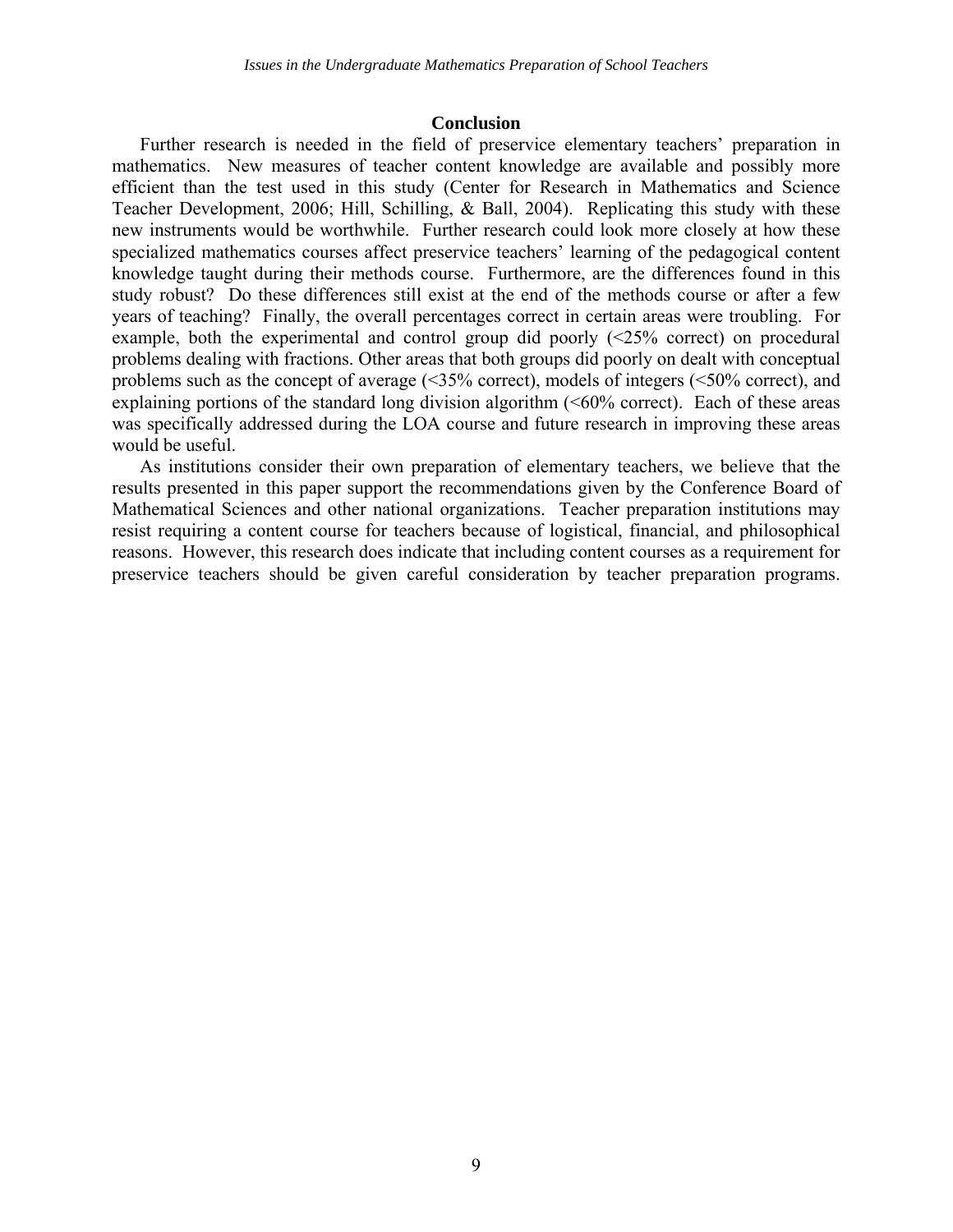### References

- Adams, T. L. (1998). Prospective elementary teachers' mathematics subject matter knowledge: The real number system. *Action in Teacher Education, 20*(2), 35-48.
- Aiken, L. R. (1963). Personality correlates of attitudes toward mathematics. *The Journal of Educational Research*, *56*, 476-480.
- Aiken, L. R., & Dreger, R. M. (1961). The effects of attitudes on performance in mathematics. *Journal of Educational Psychology*, *52*(1), 19-24.
- Ball, D. L. (1990). The mathematical understandings that prospective teachers bring to teacher education. *Elementary School Journal*, *90*, 449-466.
- Bandalos, D. L., Yates, K., & Thorndike-Christ, T. (1995). Effects of math self-concept, perceived self-efficacy, and attributions for failure and success on test anxiety. *Journal of Educational Psychology*, *87*(4), 611-623.
- Beswick, K. (2006). Changes in preservice teachers' attitudes and beliefs: The net impact of two mathematics education units and intervening experiences. *School Science and Mathematics, 106*(1), 36-47.
- Beswick, K. & Dole, S. (2001). Dispelling the myths: Influencing the beliefs of preservice primary teachers. In J. Bobbis, B. Perry, & M. Mitchelmore (Eds.), *Proceedings of the 24th annual conference of the Mathematics Education Research Group of Australia: Numeracy and beyond* (pp. 90-97). Sydney, NSW: Mathematics Education Research Group of Australia.
- Brady, P., & Bowd, A. (2005). Mathematics anxiety, prior experience and confidence to teach mathematics among pre-service education students. *Teachers and Teaching: Theory and Practice*, *11*(1), 37-46.
- Center for Research in Mathematics and Science Teacher Development. Retrieved May 29<sup>th</sup>, 2006 from http://www.louisville.edu/edu/mathscience/index.html.
- Conference Board of the Mathematical Sciences. (2001). The mathematical education of teachers, part I. Retrieved September 8th, 2003, from www.cbmsweb.org/MET\_Document/index.htm.
- Fuller, R. A. (1996). *Elementary teachers' pedagogical content knowledge of mathematics.* Chicago, Illinois: Mid-Western Educational Research Association Conference (ERIC Documentation Reproduction Service No. ED 401270).
- Gibson, S., & Dembo, M. (1984). Teacher efficacy. A construct validation. *Journal of Educational Psychology*, *76*(4), 569-582.
- Goulding, M., Rowland, T., & Barber, P. (2002). Does it matter? Primary teacher trainees' subject knowledge in mathematics. *British Educational Research Journal*, *28*(5), 689- 704.
- Graeber, A. (1999). Forms of knowing mathematics: What preservice teachers should learn. *Educational Studies in Mathematics, 38*(3), 189-208.
- Groth, R. E., & Bergner, J. A. (2006). Preservice elementary teachers' conceptual and procedural knowledge of mean, median, and mode. *Mathematical Thinking and Learning, 8*(1), 37- 63.
- Hill, H., Rowan, B., & Ball, D. L. (2005). Effects of teachers' mathematical knowledge for teaching on student achievement. *American Educational Research Journal, 42*(2), 371- 406.
- Hill, H. C., Schilling, S. G., & Ball, D. L. (2004). Developing measures of teachers' mathematics knowledge for teaching. *The Elementary School Journal, 105*(1), 11-30.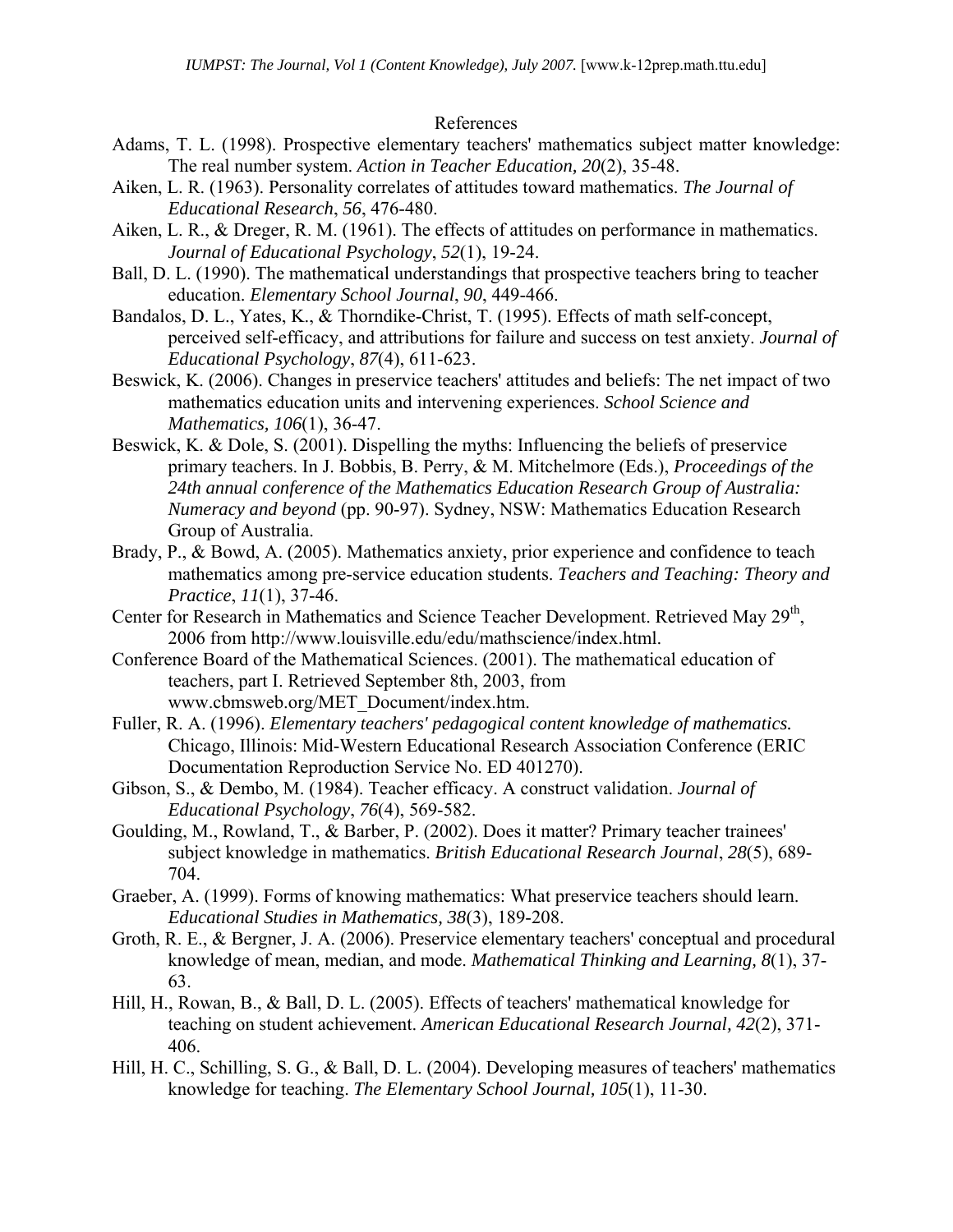- Jacobs, V. R., & Phillips, R. A. (2004). Mathematical thinking: Helping prospective and practicing teachers focus. *Teaching Children Mathematics, 11*(4), 194-201.
- Kilpatrick, J., Swafford, J., & Findell, B. (2001). *Adding it up: Helping children learn mathematics*. Washington, DC: National Academy Press.
- Knight, E. Q. (1993). *Teacher preparation in elementary math: Students' response to an emphasis on understanding*. Unpublished doctoral dissertation. University of Illinois at Chicago. Chicago, Illinois.
- Kolstad, R.K. & Hughes, S. (1994). Teacher attitudes toward mathematics. *Journal of Instructional Psychology. 21*(1), 44-48.
- Leapard, B. B. (2000). *Affective, metacognitive, and conceptual effects of an emerging scholars program on elementary teacher preparation: An application of the Treisman workshop model*. Unpublished doctoral dissertation. University of Toledo. Toledo, Ohio.
- Leonard, J. & Joergensen, P. (2002, January). *Empowering all elementary preservice teachers to teach children mathematics*. Paper presented at the 6th Annual Conference of the Holmes Partnership, San Antonio, TX. (ERIC Documentation Reproduction Service No. ED 401270).
- Mead, J. V. (1992). Looking at old photographs: Investigating the teacher tales that novice teachers bring with them (Report No. NCRTL-RR-92-4). East Lansing, MI: National Center for Research on Teacher Learning. (ERIC Document Reproduction Service No. ED346082)
- Lubinski, C. A., & Otto, A. D. (2004). Preparing K-8 preservice teachers in a content course for standards-based mathematics pedagogy. *School Science and Mathematics, 104*(7), 336- 350.
- Ma, L. (1999). *Knowing and teaching elementary mathematics: Teachers' understanding of fundamental mathematics in China and the United States*. Mahwah, N.J.: Lawrence Erlbaum Associates.
- MacNab, D. S., & Payne, F. (2003). Beliefs, attitudes and practices in mathematics teaching: Perceptions of Scottish primary school student teachers. *Journal of Education for Teaching, 29*(1), 55-68.
- Mapolelo, D. C. (2003). Case studies of changes of beliefs of two in-service primary school teachers. *South African Journal of Education*, *23*(1), 71-78.
- McGinnis, J.R., Kramer, S., Shama, G., Graeber, A.O., Parker, C.A., & Watanabe, T. (2002). Undergraduates' attitudes and beliefs about subject matter and pedagogy measured periodically in a reform-based mathematics and science teacher preparation program. *Journal of Research in Science Teaching, 39*, 713-737.
- NCTM. (2000). *Principles and standards for school mathematics*. Reston, Va: National Council of Teachers of Mathematics.
- Pâolya, G. (1957). *How to solve it: A new aspect of mathematical method* (2nd ed.). Garden City, N.Y.: Doubleday.
- Quinn, J., R. (1997). Effects of mathematics methods courses on the mathematical attitudes and content knowledge of preservice teachers. *The Journal of Educational Research, 91*(2), 108-113.
- Randhawa, B. S., Beamer, J. E., & Lundberg, I. (1993). Role of maths self-efficacy in the structural model of maths achievement. *Journal of Educational Psychology, 85*(1), 41-48.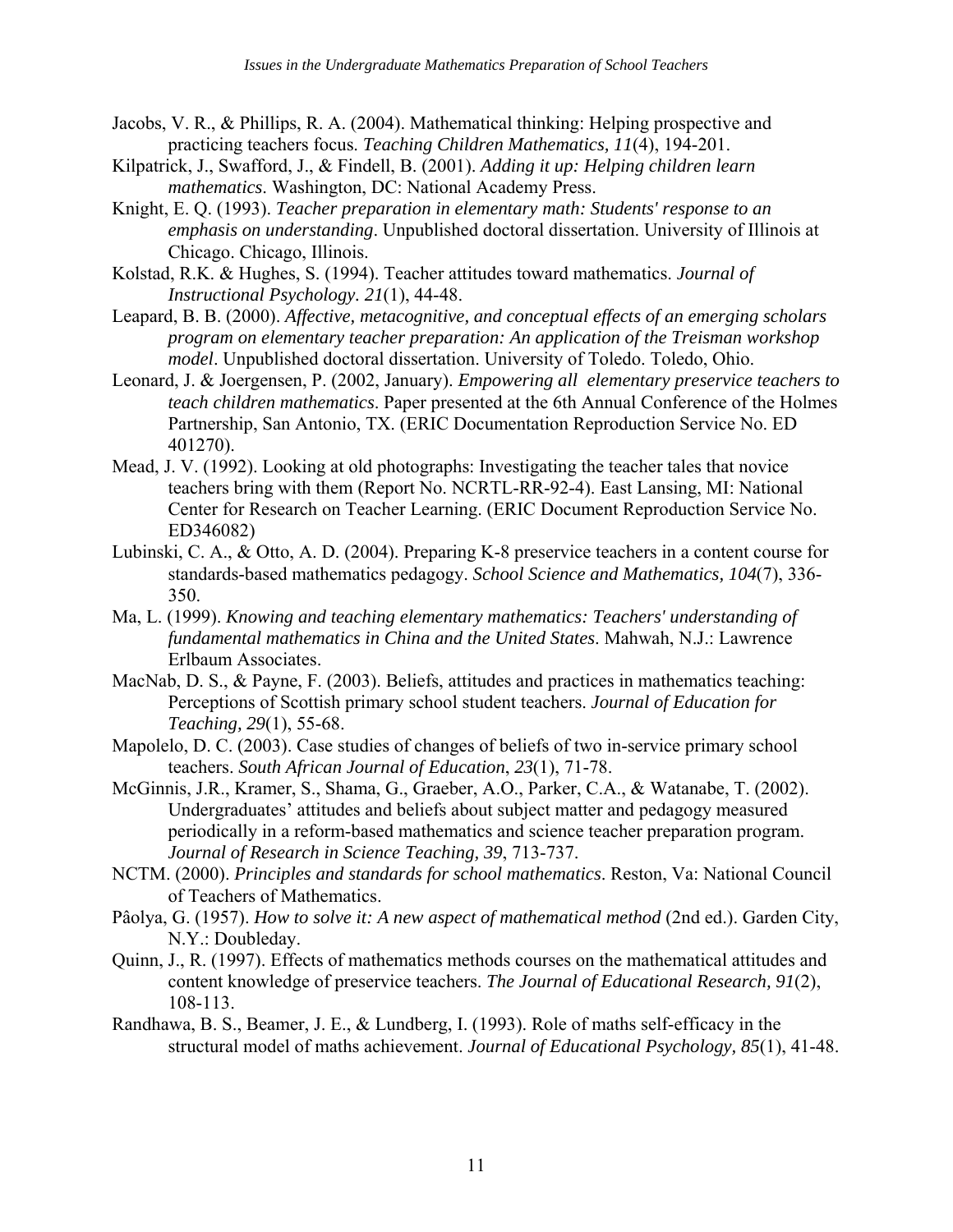- Richardson, V. (1996). The role of attitudes and beliefs in learning to teach. In J. Sikula, T. J. Buttery & E. Guyton (Eds.), *Handbook of research on teacher education* (2nd ed., pp. 102-119). New York: Simon & Schuster Macmillan.
- Rowan, B., Chiang, F.-S., & Miller, R. J. (1997). Using research on employees' performance to study the effects of teachers on students' achievement. *Sociology of Education*, *70*(4), 256-284.
- Sprinthall, R.C. (2000). *Basic Statistical Analysis* (6th Edition). Boston: Allyn & Bacon.
- Stacey, K., Helme, S., Steinle, V., Baturo, A., Irwin, K., & Bana, J. (2001). Preservice teachers' knowledge of difficulties in decimal numeration. *Journal of Mathematics Teacher Education, 4*(3), 205-225.
- Stoddart, T., Connell, M., Stofflett, R., & Peck, D. (1993). Reconstructing elementary teacher candidates' understanding of mathematics and science content. *Teaching and Teacher Education*. *9*(3), 229-241.
- Swars, S. L. (2004). *Mathematics teaching efficacy beliefs of elementary preservice teachers and their relationship to mathematics anxiety.* Unpublished doctoral dissertation, University of Alabama.
- White, M. A. F. (1986). *Preservice teachers' achievement in the essential elements of elementary school mathematics: The development of an evaluation instrument.* Unpublished doctoral dissertation. University of Houston. Houston, Texas.
- Zazkis, R., & Campbell, S. (1996). Divisibility and multiplicative structure of natural numbers: Preservice teachers' understanding. *Journal for Research in Mathematics Education. 27*(5), 540-563.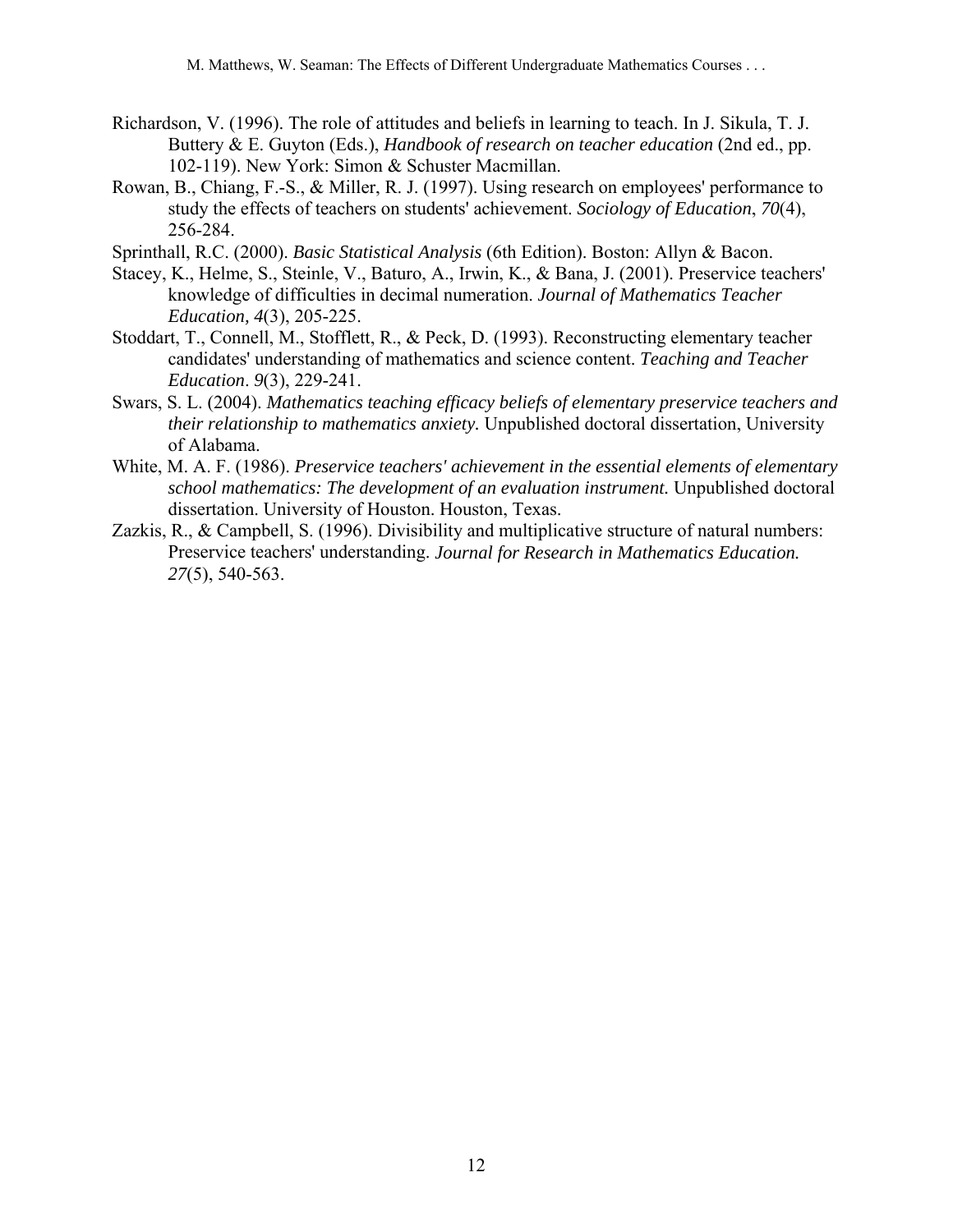# **Appendix A**

*Mathematical Content Knowledge for Elementary Teachers* 

- 1. In the sentence  $18 \div 6 = 3$ , 18 represents a number of cookies. Which of the following statements is true?
	- a. Neither 6 nor 3 can represent a number of children.
	- b. If 6 represents a number of cookies, then 3 represents a number of cookies.
	- c. If 6 represents a number of children, then 3 represents a number of cookies.
	- d. 6 must represent a number of cookies.
- 2. The number 2  $10 \div \frac{1}{2}$  represents the solution to the problem. Which of the following

statements can represent the problem?

- a. How many boys came to the club meeting if half of the ten children present were boys?
- b. With 10 sticks of gum, how many children can have gum if each gets  $\frac{1}{2}$  of a stick?
- c. Give each of 2 children half of a box of 10 apples. How many apples will each get?
- d. Divide 10 crayons equally between two boxes. How many crayons will be in each box?
- 3. To estimate 43 x 28 by rounding to the nearest 10, think
	- a. 40 x 20.
	- b. 40 x 30.
	- c. 45 x 25.
	- d. 50 x 30.
- 4. 5% of \$170 indicates the amount you would have if you
	- a. divide \$170 into 100 equal parts and take 5 of the parts.
	- b. divide \$170 into 5 equal parts and take 1 of the parts.
	- c. divide \$170 into 10 equal parts and take 2 of the parts.
	- d. take 5 times \$170 and move the decimal point 2 places to the right.
- 5. A piece of tape 1.6 meters in length is to be cut in equal lengths measuring 20 centimeters each. How many pieces of tape can be produced?
	- a. 8
	- b. 0.8
	- c. 32
	- d. 12.5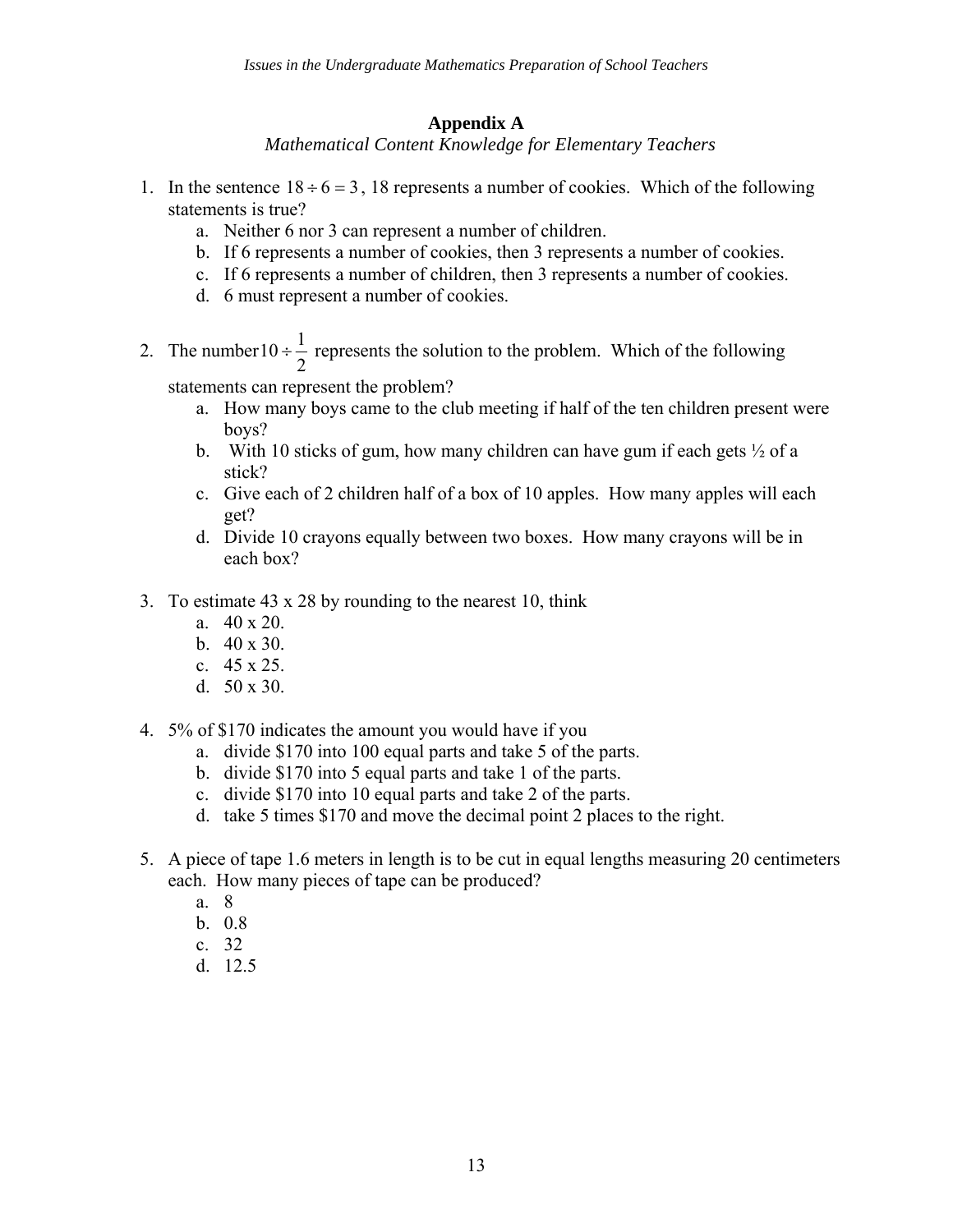M. Matthews, W. Seaman: The Effects of Different Undergraduate Mathematics Courses . . .

- 6. A strip of paper 3 yards, 5 inches long is taped on a wall for a mural. Another piece 1 yard, 2 feet, 7 inches long is taped end-to-end with the first piece, giving a total length of:
	- a. 5 yards.
	- b. 4 yards, 3 feet, 2 inches.
	- c. 5 yards, 2 feet.
	- d. 5 yards, 2 inches.
- 7. The average (mean) of 4 whole numbers is 16. Two of the numbers are 32 and 2. The other two numbers are
	- a. both greater than 2.
	- b. both less than 32.
	- c. both 16.
	- d. equal.
- 8. Which of the following conceptual models would be the least feasible for the concept of integers?
	- a. a number line, i.e. a thermometer
	- b. the charges of protons and electrons
	- c. number of letters in the alphabet
	- d. winning and losing money (i.e. a poker game)
- 9. Solve:



- 10. One of your students, Greg, explains that to solve the problem,  $294 \times 12$ , he thinks  $3600 - 72 = 3528$ . Greg says that this works because of the distributive law. Where does the 72 come from by Greg's reasoning?
	- a.  $300 294 = 6$  and  $6 \times 12 = 72$ .
	- b.  $2 \times 9 \times 4 = 72$ .
	- c. Since the first factor has 3 digits and the second has 2 digits, then  $3 \times 2 \times 12 = 72$ .
	- d. Adding the digits in the ones place we get  $2 + 4 = 6$ . Adding the digits in the other places we get  $2 + 9 + 1 = 12$ . Now  $12 \times 6 = 72$ .
- 11. What number would go in the circle below to make the statement true?

$$
\frac{O}{4} = \frac{2}{5}
$$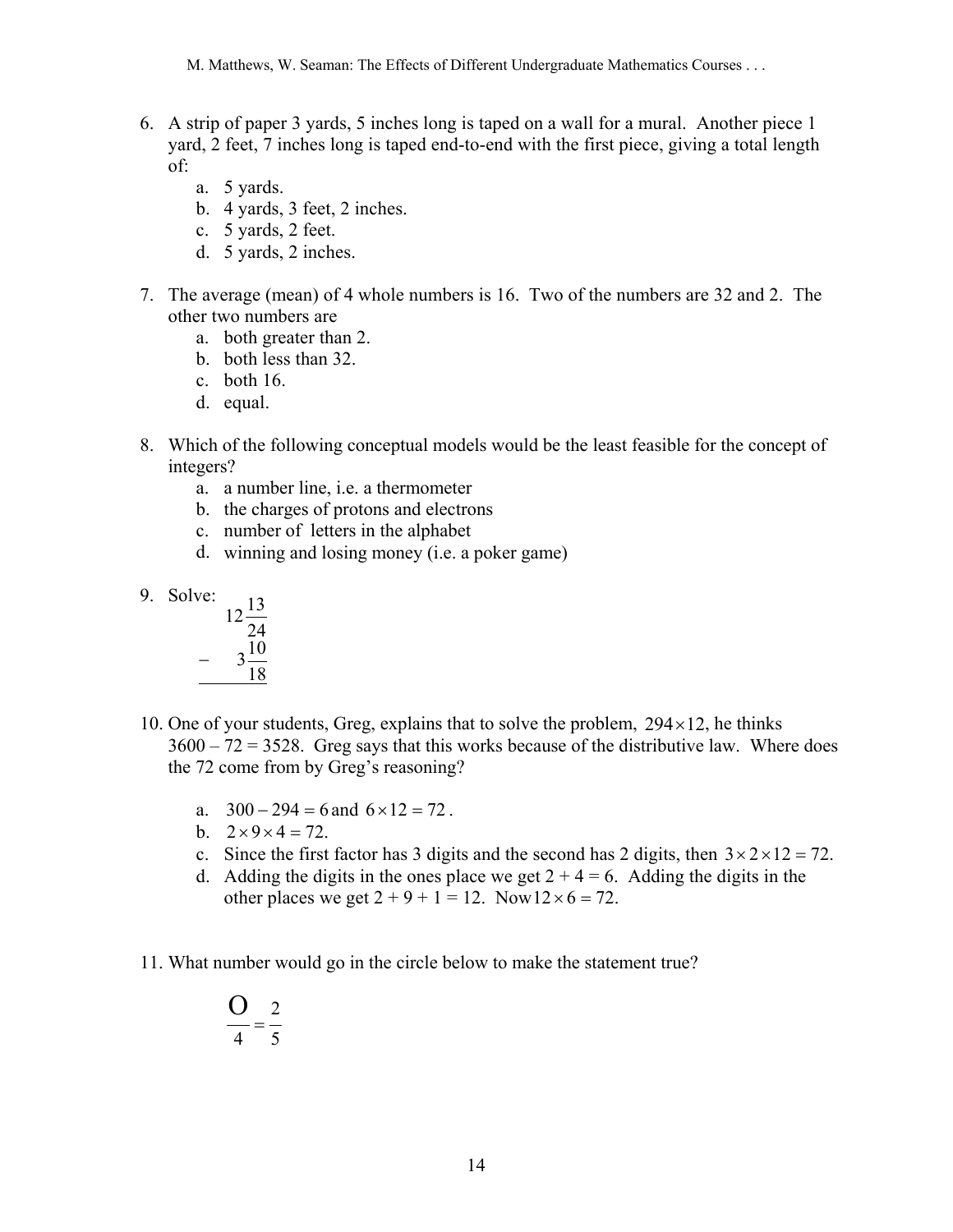- 12. Mary has socks in two drawers of her dresser. In the top drawer, one-third of the socks are white. In the bottom drawer, two-fifths of the socks are white. She has the same number of socks in both drawers. What portion (fraction) of Mary's socks are white?
- 13. Arrange the following from largest to smallest: .990 .099 .0991 .0999
- 14. Check that  $4 + 5 + 6 = 3 \times 5$ ,  $7 + 8 + 9 = 3 \times 8$ , and  $39 + 40 + 41 = 3 \times 40$ . Write down a sentence that explains the pattern. Express your sentence using symbolic (algebraic) notation.
- 15. Claudia has \$11,372 to invest in stocks. She decides to purchase stock in Acme Automobiles, which is selling at the rate of \$36 a share. Claudia did the following to determine the number of shares she could buy.

| a. The "57" means that Claudia has 572 shares of stock so far,<br>108<br>because you still have to "drop the 2."<br>57<br>b. The "57" means that so far in the problem, Claudia has 57 dollars<br>36<br>left.<br>c. The "57" means that so far in the problem, Claudia has bought 57<br>212<br>shares.<br>180<br>d. The "57" means Claudia would have at least \$570 left if she |
|----------------------------------------------------------------------------------------------------------------------------------------------------------------------------------------------------------------------------------------------------------------------------------------------------------------------------------------------------------------------------------|
| 32<br>bought only 300 shares of stock.                                                                                                                                                                                                                                                                                                                                           |

16. Calculate 
$$
\frac{(-40) \times 5 + (7 - (-3))}{(-10)} =
$$
  
Show your steps.

17. Solve:  $3\frac{2}{7} \div 2\frac{3}{7} = ?$ 7  $2\frac{3}{5}$ 5  $3\frac{2}{7} \div 2\frac{3}{7} =$ 

- 18. Which of the following statements about a prime number, *x*, is false?
	- a. The greatest common factor of *x* and any other number is either x or 1.
	- b. The least common multiple of *x* and any other number, call it y, is either y or their product, xy.
	- c. The prime factorization of *x* is *x* numbers long.
	- d. The only factors (or divisors) of *x* are 1 and *x.*